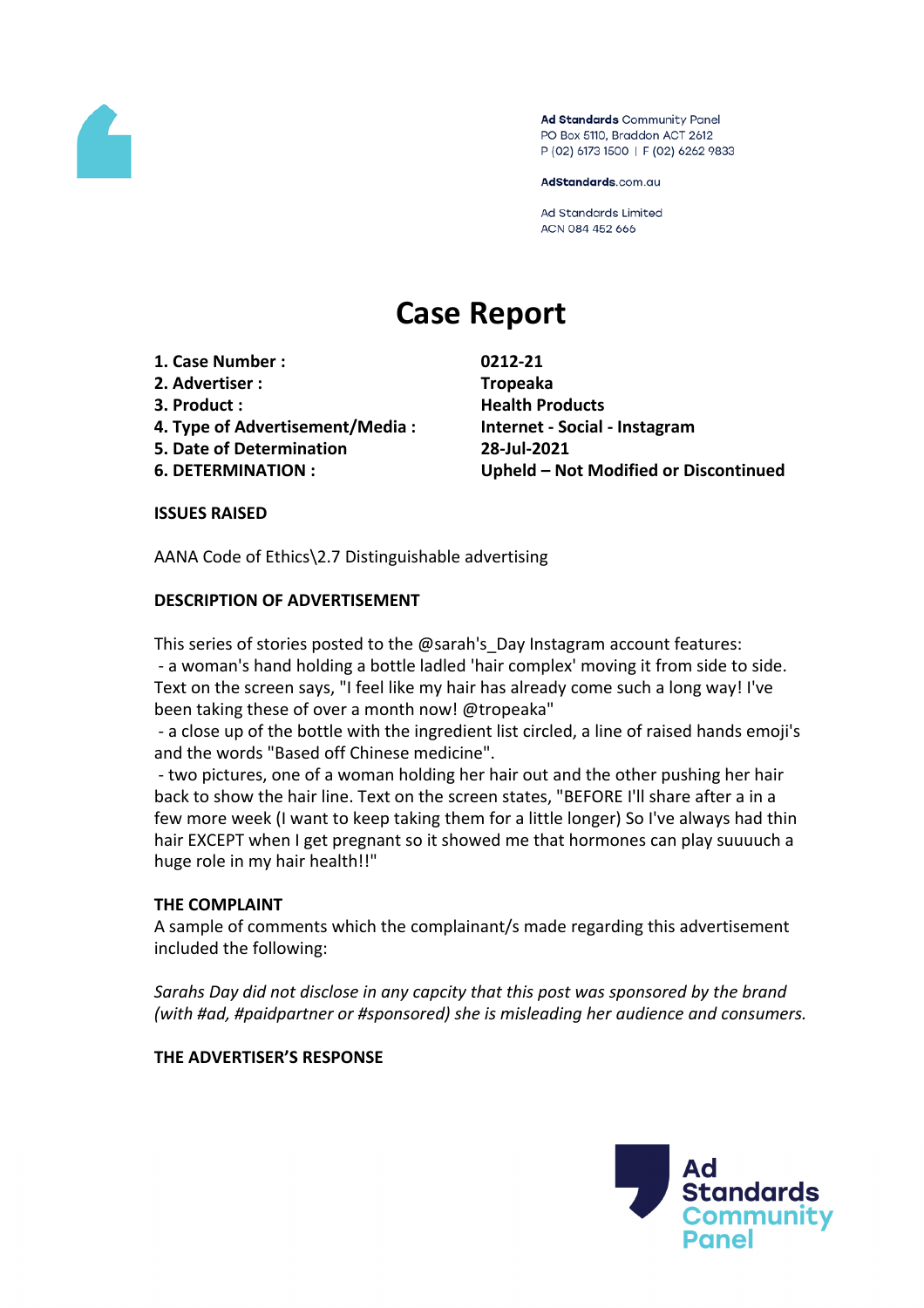

Comments which the advertiser made in response to the complainant/s regarding this advertisement include the following:

*Advertiser did not provide a response.*

# **THE DETERMINATION**

The Ad Standards Community Panel (the Panel) considered whether this advertisement breaches Section 2 of the AANA Code of Ethics (the Code).

The Panel noted the complainant's concern that the Instagram stories did not disclose that they were sponsored.

The Panel viewed the advertisement and noted the advertiser had not provided a response.

# *Section 2.7: Advertising or Marketing Communication shall be clearly distinguishable as such.*

# **Is the material advertising?**

The Panel noted that it must consider two matters:

- Does the material constitute an 'advertising or marketing communication', and if so
- Is the advertising material clearly distinguishable as such?

# **Does the material constitute an 'advertising or marketing communication'?**

The Panel noted the definition of advertising in the Code. Advertising means: "any advertising, marketing communication or material which is published or broadcast using any Medium or any activity which is undertaken by, or on behalf of an advertiser or marketer,

- over which the advertiser or marketer has a reasonable degree of control, and
- that draws the attention of the public in a manner calculated to promote or oppose directly or indirectly a product, service, person, organisation or line of conduct".

The Panel considered that the placement of the product, highlighting the product's ingredients and sharing before photos did amount to material which would draw the attention of the public in a manner designed to promote the brand.

The Panel noted that the advertiser had not provided a response to the case. The Panel therefore was unable to confirm whether the advertiser had arranged for the Instagram stories. However, the Panel proceeded on the presumption that the Instagram stories were authorised by the advertiser, on the basis that Sarah's Day is a well-known influencer who would be likely to post such material under an arrangement with the brand.